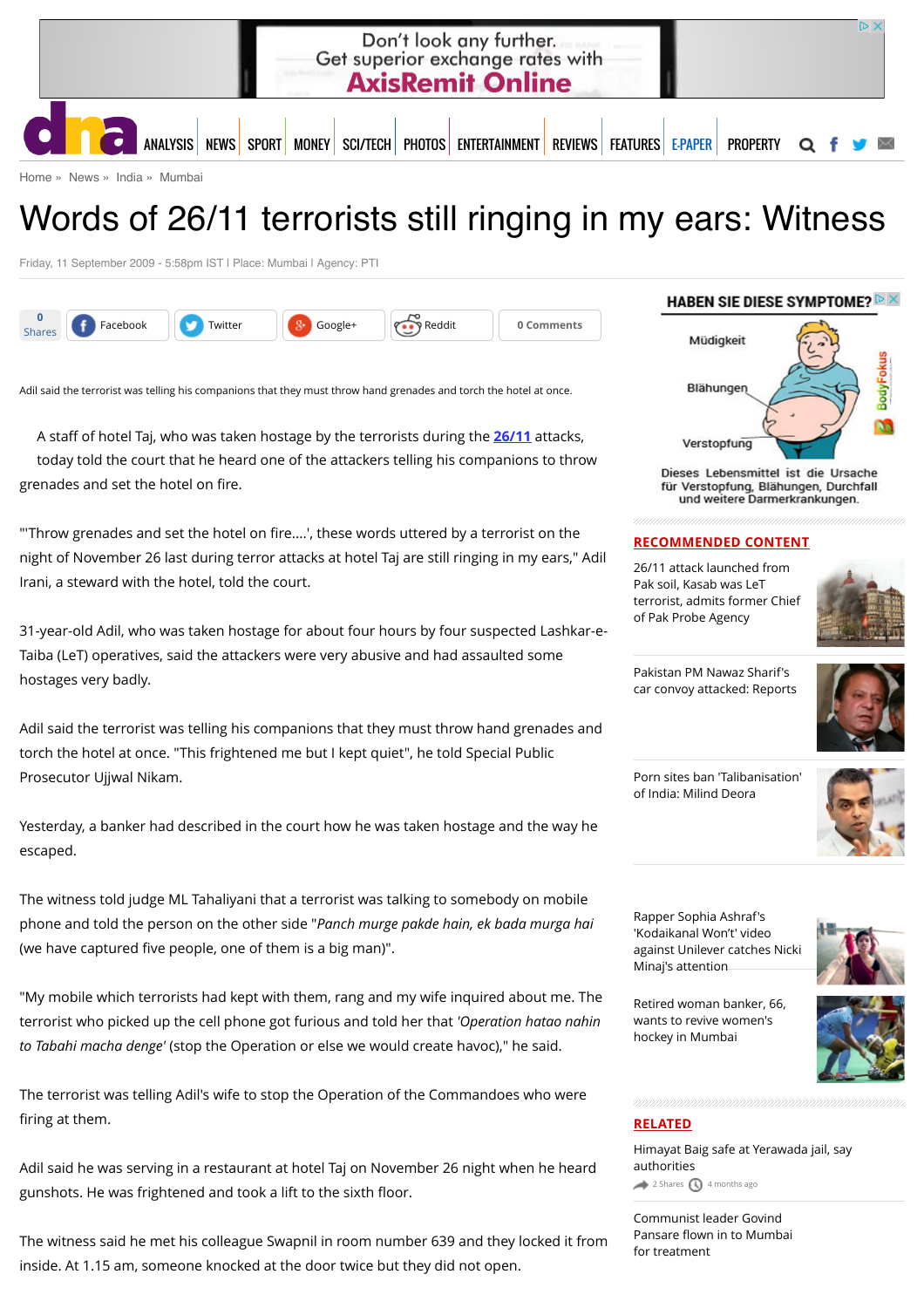Suddenly the door broke open and two armed persons entered the room. One with a grey shirt was limping, while the other tall person with a golden shirt was holding a gun.

"We were hiding behind a table. They asked us to come out and took us to a passage outside the room where we were made to lie down on the ground with other hostages. Two more terrorists joined them thereafter," Adil told prosecutor Nikam.

Adil said the terrorists asked him about his religion and when he told them that he was a Muslim, they said, "*Ghanta Musalman hai, Jehad ke naam par kalank hai. Gaddar Musalman hai*" (what Muslim are you, a blot on Jehad. You are a Muslim traitor). When Adil told them he was a steward, they said, "*chal Allah ko kurban ho ja*" (come on, now get ready to sacrifice your life to Allah).

The witness said some more hostages were brought to the same place and they were shifted to room number 632. "After sometime the terrorists left us saying, 'Inko *chod do, apni jaan bachao'* (leave them, let us save our lives)," he said, adding that he escaped from a window and was rescued by the fire brigade.

Maharashtra ATS, Madhya [Pradesh cops seize explosives](http://www.dnaindia.com/mumbai/report-maharashtra-ats-madhya-pradesh-cops-seize-explosives-from-naxal-hit-area-2059072) from Naxal-hit area

[132 women cadets pass out](http://www.dnaindia.com/mumbai/report-132-women-cadets-pass-out-from-police-academy-2060513) from police academy

 $\leftrightarrow$  [6 Shares](http://www.dnaindia.com/mumbai/report-words-of-2611-terrorists-still-ringing-in-my-ears-witness-1289361#)  $\bigcirc$  [5 months ago](http://www.dnaindia.com/mumbai/report-words-of-2611-terrorists-still-ringing-in-my-ears-witness-1289361#)

 $2$  Shares  $\bigcirc$  [5 months ago](http://www.dnaindia.com/mumbai/report-words-of-2611-terrorists-still-ringing-in-my-ears-witness-1289361#)





[Form original thoughts to](http://www.dnaindia.com/mumbai/column-form-original-thoughts-to-counter-extremism-2053683) counter extremism



### **EDITOR'S PICKS**

[0 Shares](http://www.dnaindia.com/mumbai/report-words-of-2611-terrorists-still-ringing-in-my-ears-witness-1289361#) 1 [6 months ago](http://www.dnaindia.com/mumbai/report-words-of-2611-terrorists-still-ringing-in-my-ears-witness-1289361#)

#### [INDIA](http://www.dnaindia.com/india)

Last one of five cubs at [Etawah lion safari survives on](http://www.dnaindia.com/india/report-last-one-of-five-cubs-at-etawah-lion-safari-survives-on-cow-milk-2109981) cow milk



#### **[SCI/TECH](http://www.dnaindia.com/scitech)**

[What the world of gaming](http://www.dnaindia.com/scitech/report-immersion-is-the-name-of-the-game-2109432) holds in store for 2025



#### [SCI/TECH](http://www.dnaindia.com/scitech)

Yureka Plus and Yuphoria fl[ash sales today on Amazon](http://www.dnaindia.com/scitech/report-yureka-plus-and-yuphoria-flash-sales-today-on-amazon-india-2109499) India



 $\bigcirc$  [16 Shares](http://www.dnaindia.com/mumbai/report-words-of-2611-terrorists-still-ringing-in-my-ears-witness-1289361#)  $\bigcirc$  [5 days ago](http://www.dnaindia.com/mumbai/report-words-of-2611-terrorists-still-ringing-in-my-ears-witness-1289361#)

#### [ANALYSIS](http://www.dnaindia.com/analysis)

[The grim reality: Politics](http://www.dnaindia.com/analysis/editorial-the-grim-reality-politics-behind-yakub-memon-s-hanging-2109659) behind Yakub Memon's hanging

[22 Shares](http://www.dnaindia.com/mumbai/report-words-of-2611-terrorists-still-ringing-in-my-ears-witness-1289361#) [4 days ago](http://www.dnaindia.com/mumbai/report-words-of-2611-terrorists-still-ringing-in-my-ears-witness-1289361#)

#### [ANALYSIS](http://www.dnaindia.com/analysis)

[Why India needs to be worried](http://www.dnaindia.com/analysis/editorial-dnaedit-population-bomb-2109662) about its ticking population bomb



 $\rightarrow$  [371 Shares](http://www.dnaindia.com/mumbai/report-words-of-2611-terrorists-still-ringing-in-my-ears-witness-1289361#)  $\bigcirc$  [4 days ago](http://www.dnaindia.com/mumbai/report-words-of-2611-terrorists-still-ringing-in-my-ears-witness-1289361#)





**0**

[Terrorism](http://www.dnaindia.com/topic/terrorism) [26/11](http://www.dnaindia.com/topic/2611)

[Jump to comments](http://www.dnaindia.com/mumbai/report-words-of-2611-terrorists-still-ringing-in-my-ears-witness-1289361#comments)

**[What's Wrong With All Those](http://www.ozy.com/acumen/whats-wrong-with-all-those-little-newborns/40384?utm_source=Outbrain&utm_medium=CPC&utm_campaign=INTL%20-%20All%20Clicks%20ALL%20Devices) Little Newborns?** OZY



Shares **f** [Facebook](https://www.facebook.com/sharer/sharer.php?u=http%3A%2F%2Fwww.dnaindia.com%2Fmumbai%2Freport-words-of-2611-terrorists-still-ringing-in-my-ears-witness-1289361) [Twitter](https://twitter.com/share?url=http%3A%2F%2Fdnai.in%2F8Cio&lang=en&text=Words+of+26%2F11+terrorists+still+ringing+in+my+ears%3A+Witness&via=dna) **[Google+](https://plus.google.com/share?url=http%3A%2F%2Fwww.dnaindia.com%2Fmumbai%2Freport-words-of-2611-terrorists-still-ringing-in-my-ears-witness-1289361&hl=en) Comments** 

**[Top Six American Cars Worth](http://fryerschat.com/top-six-american-cars-worth-buying-now/) Buying Now** Cars & Sport Talks



**[History's Most Sadistic Serial](http://www.ozy.com/flashback/historys-most-sadistic-serial-killer/40585?utm_source=Outbrain&utm_medium=CPC&utm_campaign=INTL%20-%20All%20Clicks%20ALL%20Devices) Killer** OZY





 $119$  Shares  $\bigcirc$  [4 days ago](http://www.dnaindia.com/mumbai/report-words-of-2611-terrorists-still-ringing-in-my-ears-witness-1289361#)

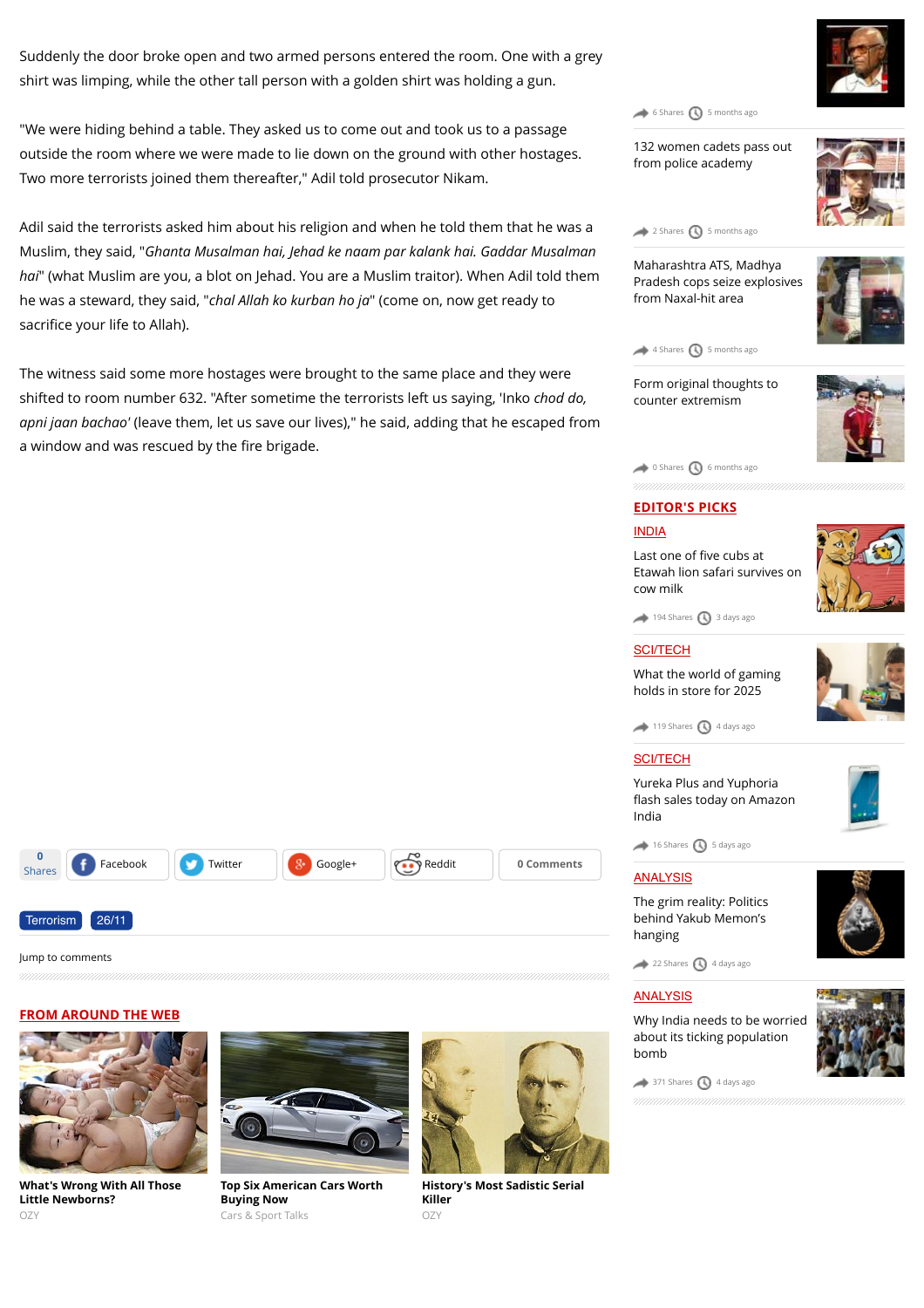

**[Welcome to Europe's Jihadi](http://www.ozy.com/fast-forward/welcome-to-europes-jihadi-corridor/60342?utm_source=Outbrain&utm_medium=CPC&utm_campaign=INTL%20-%20All%20Clicks%20ALL%20Devices) Corridor**  $OZ$ 



**[ESPN Drops Colin Cowherd After](http://www.nytimes.com/2015/07/25/sports/baseball/colin-cowherd-tries-to-explain-remarks-on-dominicans.html?WT.mc_id=2015-AUGUST-OTB-INTL_AUD_DEV-0801-0831&WT.mc_ev=click&ad-keywords=IntlAudDev) Remarks on Dominicans** New York Times



**[10 Essential Stops For Europe](http://travel-gist.com/10-essential-stops-for-europe-first-timers/) First-Timers**





**Glory Awaits in this Epic [Medieval Strategy MMO Game](http://plarium.com/en/strategy-games/stormfall-age-of-war/?plid=64580&pxl=outbrain&publisherID=SF_EN_US_1)** Stormfall



**'You're Disgusting': A Trump [Revelation Hiding in Plain Sight](http://www.nytimes.com/times-insider/2015/07/29/youre-disgusting-a-trump-revelation-hiding-in-plain-sight/?WT.mc_id=2015-AUGUST-OTB-INTL_AUD_DEV-0801-0831&WT.mc_ev=click&ad-keywords=IntlAudDev)** The New York Times



**[10 Wedding Dresses That Would](http://thingsrated.com/2015/06/25/10-wedding-dresses-that-would-make-any-groom-run-for-his-life/?utm_source=outbrain&utm_medium=cpc&utm_campaign=outbrain_top10_DE&utm_term=4777563) Make Any Groom Run For His Life** Things Rated

Recommended by Outbrain **[Most Viewed](http://www.dnaindia.com/mumbai/report-words-of-2611-terrorists-still-ringing-in-my-ears-witness-1289361#mostviewed) [Most Shared](http://www.dnaindia.com/mumbai/report-words-of-2611-terrorists-still-ringing-in-my-ears-witness-1289361#mostshared)** 

[Maharashtra: Three-storey building collapses in](http://www.dnaindia.com/mumbai/report-maharashtra-three-storey-building-collapses-in-thane-11-dead-several-feared-trapped-2110890) Thane; 11 dead, several feared trapped [7 Shares](http://www.dnaindia.com/mumbai/report-words-of-2611-terrorists-still-ringing-in-my-ears-witness-1289361#) 1[9 hours ago](http://www.dnaindia.com/mumbai/report-words-of-2611-terrorists-still-ringing-in-my-ears-witness-1289361#)

[Maharashtra government to build expressway](http://www.dnaindia.com/mumbai/report-maharashtra-government-to-build-expressway-between-mumbai-and-nashik-2109935) between Mumbai and Nashik

 $\leftrightarrow$  [80 Shares](http://www.dnaindia.com/mumbai/report-words-of-2611-terrorists-still-ringing-in-my-ears-witness-1289361#)  $\bigcirc$  [3 days ago](http://www.dnaindia.com/mumbai/report-words-of-2611-terrorists-still-ringing-in-my-ears-witness-1289361#)

[Vistara rolls out mobile phone boarding pass](http://www.dnaindia.com/mumbai/report-vistara-rolls-out-mobile-phone-boarding-pass-facility-other-airlines-to-follow-soon-2109930) facility, other airlines to follow soon  $235$  Shares  $\bigodot$  [3 days ago](http://www.dnaindia.com/mumbai/report-words-of-2611-terrorists-still-ringing-in-my-ears-witness-1289361#)

[10 cities from Maharashtra to be developed as](http://www.dnaindia.com/mumbai/report-10-cities-from-maharashtra-to-be-developed-as-smart-cities-2109979) smart cities  $\rightarrow$  [7 Shares](http://www.dnaindia.com/mumbai/report-words-of-2611-terrorists-still-ringing-in-my-ears-witness-1289361#)  $\bigcirc$  [3 days ago](http://www.dnaindia.com/mumbai/report-words-of-2611-terrorists-still-ringing-in-my-ears-witness-1289361#)

[First ever successful heart transplant](http://www.dnaindia.com/mumbai/report-first-ever-successful-heart-transplant-conducted-in-mumbai-thanks-to-efforts-of-police-2110832) conducted in Mumbai thanks to efforts of police  $1,041$  Shares  $\bigcirc$  [20 hours ago](http://www.dnaindia.com/mumbai/report-words-of-2611-terrorists-still-ringing-in-my-ears-witness-1289361#)

#### **TOP STORIES FROM CITIES**

[Ganesh mandal's helpline in Pune a hit; helps](http://www.dnaindia.com/pune/report-ganesh-mandal-s-helpline-in-pune-a-hit-helps-residents-with-everyday-services-2111012) residents with everyday services

[25 lakh children with special needs enrolled in](http://www.dnaindia.com/delhi/report-25-lakh-children-with-special-needs-enrolled-in-schools-govt-2110985) schools: Govt

Khandala ghat section of Mumbai-Pune [Expressway to be closed between 12- 4 pm till](http://www.dnaindia.com/mumbai/report-khandala-ghat-section-of-mumbai-pune-expressway-to-be-closed-from-12-4-pm-till-aug-10-2110914) Aug 10

[Thanekar covers 11 countries on cycle](http://www.dnaindia.com/mumbai/report-thanekar-covers-11-countries-on-cycle-2110888)

[Birla college professors restore broken bond](http://www.dnaindia.com/mumbai/report-birla-college-professors-restore-broken-bond-this-friendship-day-2110887) this Friendship Day

#### **ACROSS DNA NEWS**

[Lokpal Bill amendment: Panel seeks views from](http://www.dnaindia.com/india/report-lokpal-bill-amendment-panel-seeks-views-from-political-parties-2111030) political parties

[Sonia Gandhi and Rahul Gandhi lead Congress](http://www.dnaindia.com/india/report-sonia-gandhi-and-rahul-gandhi-lead-congress-protest-against-mps-suspension-2111039) protest against MPs' suspension

[Porn Ban: Government to ban only child](http://www.dnaindia.com/india/report-porn-ban-government-to-ban-only-child-pornography-2111057) pornography?

[Arunachal Pradesh: Pawans Hans chopper with](http://www.dnaindia.com/india/report-arunachal-pradesh-pawans-hans-chopper-with-ias-officer-2-others-goes-missing-2110994) IAS officer, 3 crew members goes missing

[Deve Gowda compliments PM Narendra Modi](http://www.dnaindia.com/india/report-deve-gowda-compliments-pm-narendra-modi-on-nagaland-peace-accord-2111025) on Nagaland peace accord

#### **SPORTS NEWS**

[BCCI needs to be accountable and transparent:](http://www.dnaindia.com/sport/report-bcci-needs-to-be-accountable-and-transparent-sports-minister-sarbananda-sonowal-2111038)

#### **ALSO READ**



**[Drunken driving: Cops oppose](http://www.dnaindia.com/mumbai/report-drunken-driving-cops-oppose-bail-plea-of-janhavi-gadkar-accused-of-mowing-down-2-2110873) bail plea of Janhavi Gadkar, accused of mowing down 2**



**[Maharashtra requests Sachin](http://www.dnaindia.com/mumbai/report-maharashtra-requests-sachin-tendulkar-and-amitabh-bachchan-to-help-save-tigers-2110838) Tendulkar and Amitabh Bachchan to help save tigers**



**First ever successful heart transplant conducted in [Mumbai thanks to efforts of](http://www.dnaindia.com/mumbai/report-first-ever-successful-heart-transplant-conducted-in-mumbai-thanks-to-efforts-of-police-2110832) police**



**[Retired woman banker, 66,](http://www.dnaindia.com/mumbai/report-retired-woman-banker-66-wants-to-revive-women-s-hockey-in-mumbai-2110524) wants to revive women's hockey in Mumbai**

#### **LATEST VIDEOS**

**[Suspend obstructing members](http://www.dnaindia.com/mumbai/report-suspend-obstructing-members-till-end-of-parliament-session-says-ramdas-athawale-2110708) till end of Parliament session, says Ramdas Athawale**



**Mumbai University Vice [Chancellor Sanjay Deshmukh](http://www.dnaindia.com/mumbai/report-mumbai-university-vice-chancellor-sanjay-deshmukh-moots-proposal-for-appointment-of-four-pro-vcs-2110578) moots proposal for appointment of four pro-VCs**

## **[MORE STORIES](http://www.dnaindia.com/mumbai)**